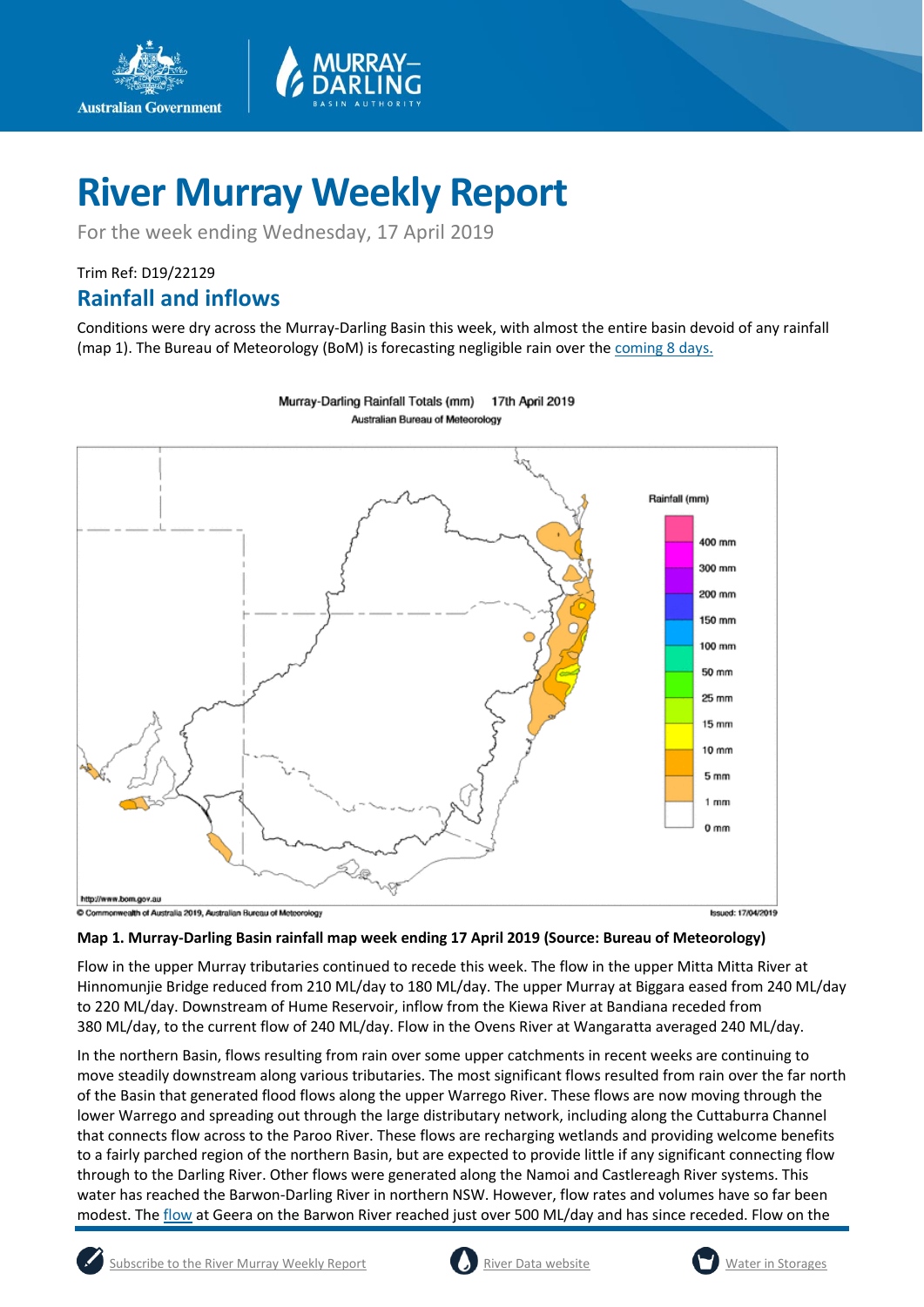Barwon downstream of the Namoi junction at Walgett increased to 120 ML/day. Without further rain, it is *unlikely* that significant volumes from these tributaries will flow beyond Bourke or to reaches downstream towards the Menindee Lakes. WaterNSW has this week advised of a temporary pumping restriction in the Barwon-Darling to protect releases from Copeton dam. More information is available on the WaterNSW [website.](https://www.waternsw.com.au/about/newsroom/2019/temporary-pump-restriction-for-barwon-darling-enviro-release)

## **River operations**

- Lock 26 remains closed for urgent repairs
- Red level warning (high alert) for blue-green algae continues at a number of Darling River sites
- Water being delivered on behalf of environmental water holders to the Lower Lakes and Coorong

#### **System operations**

Similar to the last few weeks, operations continue to focus on releasing sufficient water from storage to meet system demands while planning to achieve winter target levels at key locations, including Lake Victoria; while also aiming to conserve water for next season.

With the busy Easter and school holiday period approaching, river users are reminded that River Murray levels downstream of Hume Dam depend on a range of factors including weather conditions and system demands. More information is available from th[e MDBA website.](https://www.mdba.gov.au/media/mr/murray-flows-easter-expected-be-steady)

With the Bureau of Meteorology forecasting negligible rain over the [coming 8 days,](http://www.bom.gov.au/jsp/watl/rainfall/pme.jsp) flows in the Edward-Wakool system and in the Murray from Yarrawonga downstream to below Barmah are likely to remain relatively steady over Easter. Further downstream, as inflow from the Goulburn River recedes it is likely that flow in the Murray from Echuca downstream will ease over the coming week.

River levels between Hume and Yarrawonga will depend on irrigation demands and inflows from the Ovens and Kiewa rivers. Inflows have remained low and irrigation demands steady over the last week. Given the dry outlook, releases from Hume are likely to remain close to current levels over the coming week. River users are advised to maintain a close eye on conditions and keep up to date via [River Murray data w](https://riverdata.mdba.gov.au/system-view)hen planning recreational or other activities.

#### *Report into Fish Deaths in Lower Darling*

The independent panel tasked with investigating the causes of the 2018-19 fish deaths in the lower Darling River has this week released its final report. The report is available on the MDBA [website.](https://www.mdba.gov.au/publications/mdba-reports/independent-panel-assess-fish-deaths-lower-darling) The panel has made 27 recommendations for policy makers and water managers to consider. The recommendations focus on long-term system management to protect native fish species. The panel emphasised that without considerable rainfall, low water levels and declining water quality are likely to persist making further fish deaths likely.

### **River operations**

The **MDBA active storage** volume decreased by 57 GL this week to 3,153 GL (34% capacity).

At **Dartmouth Reservoir** the storage volume decreased by 1 GL to 2,445 GL (63% capacity). The release from Dartmouth, measured at Colemans, averaged 400 ML/day. The release is being managed to target 600 ML/day at Tallandoon by adjusting for variations in the inflows from Snowy Creek. The need to commence transfers from Dartmouth to Hume during autumn will continue to be reviewed and will depend on the storage level trend in Hume Reservoir which is, in turn, influenced by releases from the Snowy Hydro Scheme, natural inflows as well as releases from Hume Reservoir to meet system demands.

At **Hume Reservoir**, the storage volume continued to decline, reducing by 41 GL to 506 GL (17% capacity). The release from Hume averaged 10,400 ML/day and is currently near 10,000 ML/day.

Downstream at **Lake Mulwala** the level is currently 124.78 m AHD, which is within the normal operating range (124.6 to 124.9 m AHD). The diversion to Yarrawonga Main Channel averaged around 1,000 ML/day with





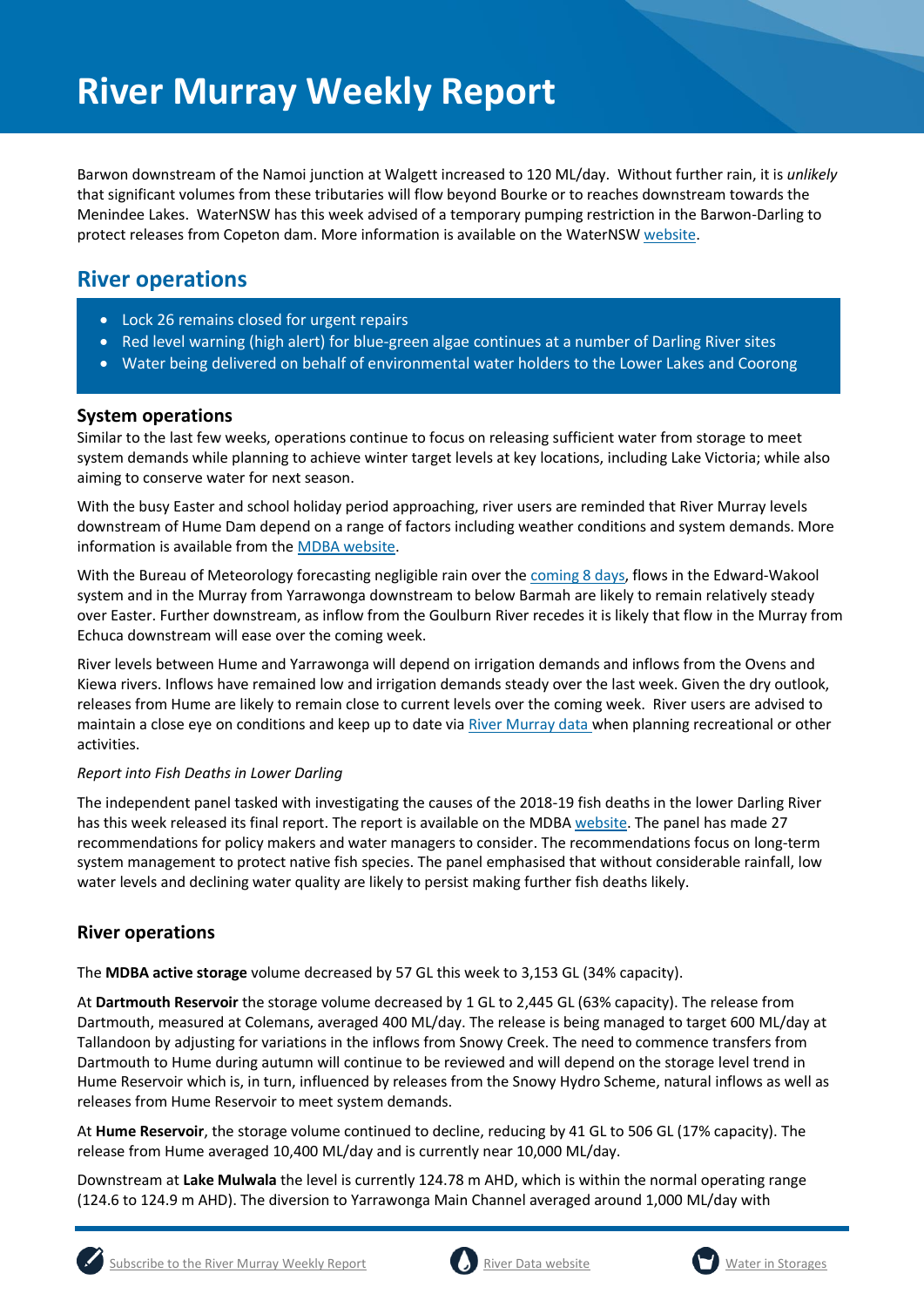120 ML/day of this flow returning to the Murray via Broken Creek. On the New South Wales side, Mulwala Canal diversion averaged 1,540 ML/day. Around 250 ML/day of this diversion is being released into the Edward River to meet Wakool Canal Diversions.

The release from **Yarrawonga Weir** increased this week to target 8,200 ML/day and is expected to remain around this rate over the Easter period. The release was increased in light of the continuing warm and dry conditions and the dr[y outlook,](http://www.bom.gov.au/climate/outlooks/#/rainfall/summary) in order to meet demands along the Murray and at the South Australian border whilst the level in Lake Victoria is very low.

Flows at the **Edward River** and **Gulpa Creek** offtakes remain around their normal regulated flow rates near 1,550 ML/day and 330 ML/day respectively. The flow downstream of **Stevens Weir** averaged 1,200 ML/day and is forecast to remain around this flow rate over the coming week.

Inflow to the Murray from the **Goulburn River**, measured at McCoys Bridge, gradually reduced to the current flow of 1,000 ML/day. The flow is expected to ease to around 940 ML/day over coming days and remain at this rate over the Easter period. The majority of this flow is Goulburn Valley Inter Valley Trade (IVT) water that is being delivered to help meet demands on the River Murray as a result of trade from the Goulburn to the Murray valley. A sustained call of IVT delivery from the Goulburn Valley i[s likely](https://www.g-mwater.com.au/water-resources/managing-water-storages) to continue at low rates during April and into May if conditions remain dry. The total volume of IVT called during 2018-19 is expected to exceed 400 GL. This volume would be a record volume delivered from the Goulburn Valley, and a record total volume of IVT delivered in a water year. Information regarding current opportunities for allocation trade between the Goulburn and Murray valleys is available at the [Victorian water register website.](http://waterregister.vic.gov.au/water-trading/allocation-trading#AllocationTradeOpportunities)

National Channel diversions were steady around 1,950 ML/day and are likely to remain around this rate over the coming week depending on autumn irrigation demands.

At **Torrumbarry**, Lock 26 remains closed while urgent repairs are made to damaged inlet valves. This temporary closure of the lock does not affect the normal operation of Torrumbarry Weir in terms of river flow and water supply. More information can be found on the Goulburn-Murray Water [website.](https://www.g-mwater.com.au/news/media-releases1/lock-26-emptied-while-repairs-assessed.html) The release downstream of Torrumbarry Weir averaged 5,000 ML/day and is forecast to remain around this rate over the coming week.

This week, inflows from the **Murrumbidgee River**, measured at Balranald, averaged 200 ML/day which is close to the normal end of system target for this time of year. The flow at Balranald will target the April end of system flow rate of 180 ML/day for the remainder of the month. WaterNSW has issued a red alert for blue-green algae on the Murrumbidgee River at Redbank weir. More information is available on the WaterNS[W website.](https://www.waternsw.com.au/about/newsroom/2019/blue-green-algae-red-alert-for-murrumbidgee-river-at-redbank-weir) The [Murrumbidgee IVT balance](http://www.waternsw.com.au/customer-service/ordering-trading-and-pricing/trading/murrumbidgee) is currently only 3 GL, preventing the MDBA from calling water from the Murrumbidgee to help meet Murray system demands.

At **Euston**, the weir pool is targeting FSL. The downstream release averaged 6,200 ML/day and is forecast to gradually reduce over the coming weeks to around 5,000 ML/day.

A red level warning (high alert) for blue-green algae is current at a number of sites along the Darling River including Menindee Lakes. A summary of alert levels in New South Wales is available on the [WaterNSW](https://www.waternsw.com.au/water-quality/algae) website. Current environmental conditions in the Darling River system are well suited to algal growth due to persistent fine and warm weather, warm water temperatures and low or no flow conditions. More information regarding the water quality conditions of the lakes and the lower Darling is available at the WaterNSW [website.](https://www.waternsw.com.au/about/newsroom?queries_type_query=algal-alerts&search_page_111944_submit_button=Submit¤t_result_page=1&results_per_page=0&submitted_search_category=&mode=) Information on factors that affect fish is available from NSW Department of Primary Industrie[s website.](https://www.dpi.nsw.gov.au/fishing/habitat/threats/fish-kills) Information on drought impacts across the Murray-Darling Basin including on fish and operations is available on the **MDBA** website.

The **Menindee Lakes** storage volume is 18 GL (less than 1% capacity). WaterNSW continues to manage the Menindee Lakes in accordance with the [Lower Darling Annual Operations Plan.](https://www.waternsw.com.au/supply/regional-nsw/operations) As part of drought contingency measures within this plan, WaterNSW has installed four temporary block banks across the lower Darling upstream of Pooncarie at Court Nareen and Karoola, below Pooncarie near Jamesville and below Burtundy near Ashvale. Water held in these pools will assist in maintaining supply to domestic, stock and permanent plantings along the lower Darling. The release from **Weir 32** ceased on 12th of February. WaterNSW has advised that releases at Weir 32 are only planned to recommence when significant inflows are received into the Menindee lakes (inflows are currently zero)[. Water restrictions](https://www.waternsw.com.au/about/newsroom/2018/waternsw-confirms-restrictions-for-lower-darling-customers) remain in place across much of New South Wales as a result of the extensive and on-going drought conditions.





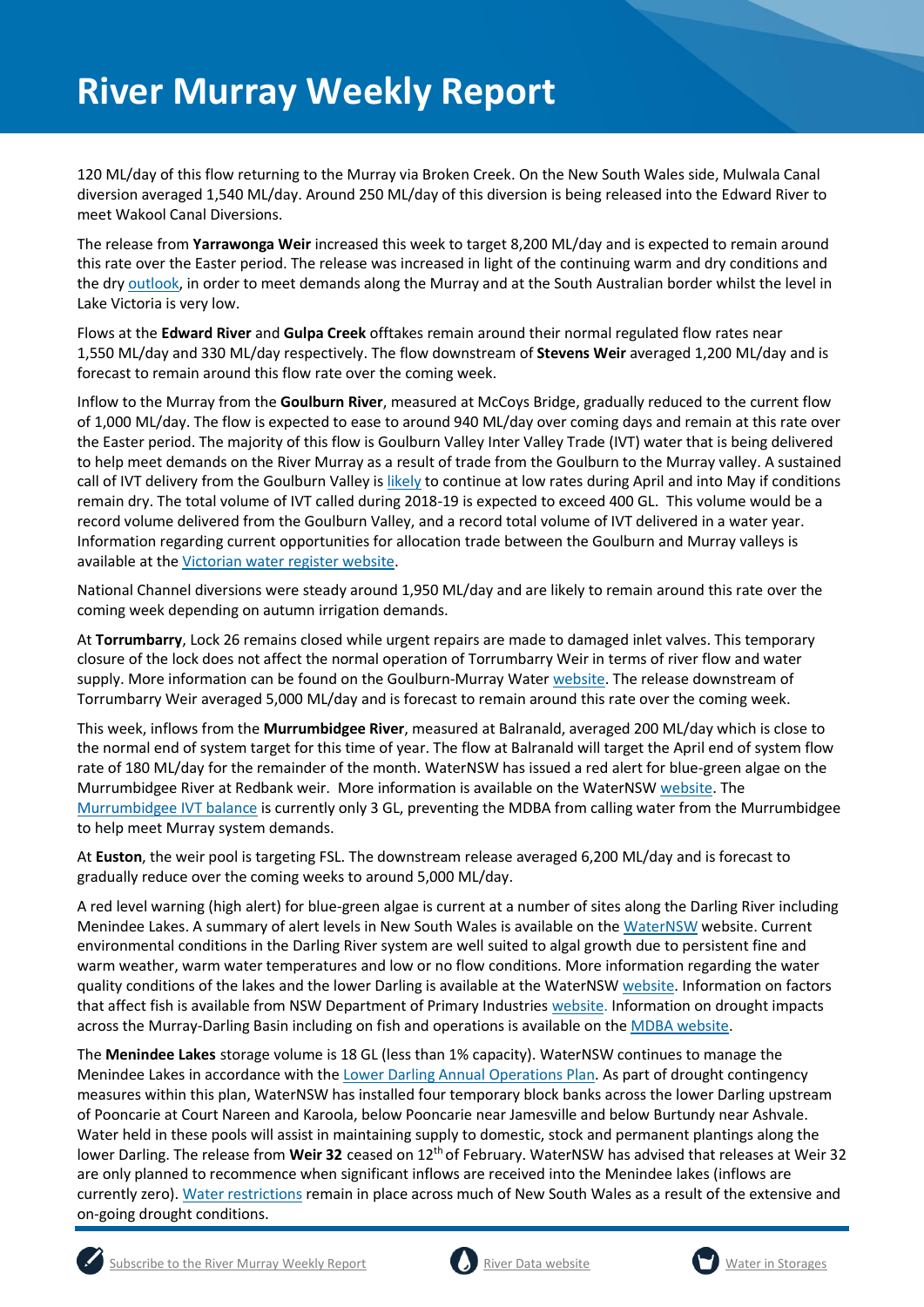# **River Murray Weekly Report**

At **Wentworth Weir**, operations continue to target a pool level of around 10 cm above the full supply level to assist pumpers in the upper reaches of the Darling River arm of the weir pool whilst there is no inflow from the Darling River. The downstream release averaged 5,400 ML/day and is expected to fall away over the coming weeks to around 4,000 ML/day. Water from the River Murray continues to supply Broken Hill after the successful commissioning of [the Wentworth to Broken](https://www.waternsw.com.au/__data/assets/pdf_file/0007/141739/Community-Update-March-19.pdf) Hill pipeline. The 270 km pipeline extends from the River Murray near Wentworth to Broken Hill and has the capacity to deliver up to 37.4 ML/day of water to supply Broken Hill community and businesses.

The **Lock 9** weir pool is currently near FSL. As part of the weir pool variability program Lock 8 and 7 are currently targeting 100 cm and 90 cm (respectively) below FSL.

At **Lake Victoria** the storage decreased by 14 GL to 184 GL (27% capacity). If conditions remain dry over the coming weeks, the lake level is expected to fall to around 160 GL by the end of April before starting to rise again in May. This forecast level is very low for this time of year but has been targeted to maximise the ability to capture inflows from tributaries downstream of Hume Dam over autumn and winter and conserving water in upstream storages. System operations will be adapted over the coming months in light of any inflows through autumn and early winter.

The flow to **South Australia** reduced to 6,500 ML/day this week and is likely to reduce further to 4,900 ML/day by the weekend. The flow to South Australia is likely to continue to target around this rate for the reminder of April. The current flow consists of entitlement flow, traded water and environmental water. Deliveries of water on behalf of environmental water holders to the Lower Lakes and Coorong are expected to continue through April.

The 5-day average water level in the **Lower Lakes** remained steady at 0.54 m AHD. Environmental water delivered to South Australia is helping to prolong small barrage releases to the Coorong. This is supporting mudflat habitat for birds prior to their migration to the northern hemisphere for winter. Around 11.4 GL of water was released through the barrages this week. All fishways remain open to maintain a connection between the Lower Lakes and Coorong. For more information, see the South Australian Department for Environment and Water's latest [River Murray flow](https://www.waterconnect.sa.gov.au/River-Murray/SitePages/2019%20Flow%20Reports.aspx)  [report.](https://www.waterconnect.sa.gov.au/River-Murray/SitePages/2019%20Flow%20Reports.aspx)

**For media inquiries contact the Media Officer on 02 6279 0141**

ANDREW REYNOLDS Executive Director, River Management



**Australian Government** 







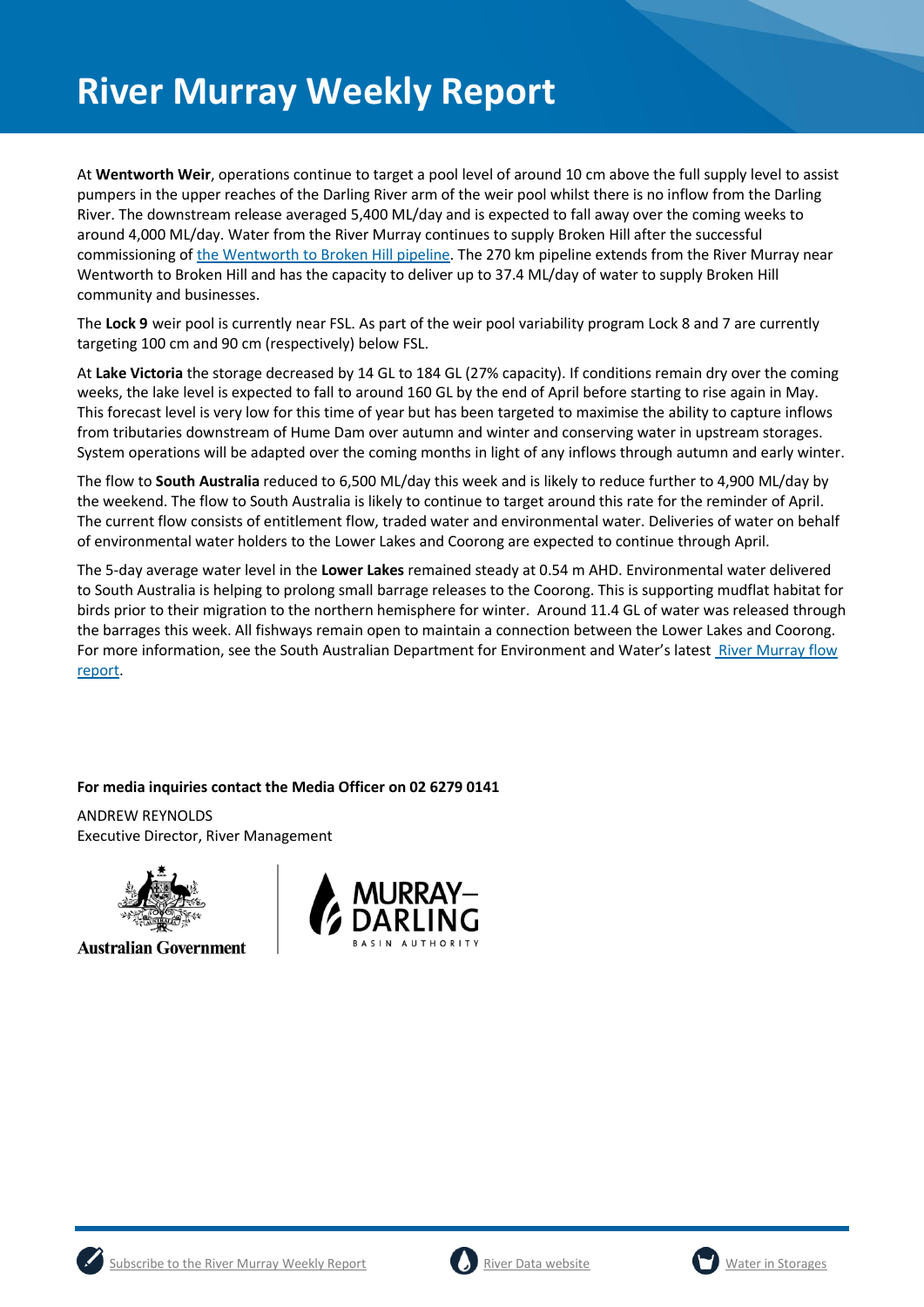## **River Murray Weekly Report**

#### Water in Storage Week ending Week ending Wednesday 17 Apr 2019

| <b>MDBA Storages</b>             | Full<br>Supply<br>Level | Full<br>Supply<br>Volume | Current<br>Storage<br>Level | Current | Storage | Dead<br>Storage | Active<br>Storage | Change in Total<br>Storage for the<br>Week |
|----------------------------------|-------------------------|--------------------------|-----------------------------|---------|---------|-----------------|-------------------|--------------------------------------------|
|                                  | (m AHD)                 | (GL)                     | (m AHD)                     | (GL)    | $\%$    | (GL)            | (GL)              | (GL)                                       |
| Dartmouth Reservoir              | 486.00                  | 3856                     | 461.46                      | 2445    | 63%     | 71              | 2 3 7 4           | -1                                         |
| Hume Reservoir                   | 192.00                  | 3 0 0 5                  | 173.58                      | 506     | 17%     | 23              | 483               | $-41$                                      |
| Lake Victoria                    | 27.00                   | 677                      | 22.31                       | 184     | 27%     | 100             | 84                | $-14$                                      |
| Menindee Lakes                   |                         | 1 7 3 1 *                |                             | 18      | $1\%$   | (- -) #         | 0                 | $-1$                                       |
| <b>Total</b>                     |                         | 9 2 6 9                  |                             | 3 1 5 3 | 34%     | $ -$            | 2941              | $-57$                                      |
| <b>Total Active MDBA Storage</b> |                         |                          |                             |         |         |                 | 35% ^             |                                            |

#### **Major State Storages**

| <b>Burriniuck Reservoir</b> | 026   | 212<br>ں ا ب | 31% |     | 310 | $-4$  |
|-----------------------------|-------|--------------|-----|-----|-----|-------|
| <b>Blowering Reservoir</b>  | 631   | 437          | 27% | 24  | 413 | $+15$ |
| Eildon Reservoir            | 3 334 | 243          | 37% | 100 | 143 | $-29$ |

\* Menindee surcharge capacity – 2050 GL \*\* All Data is rounded to nearest GL \*\*

# NSW has sole access to water when the storage falls below 480 GL. MDBA regains access to water when the storage next reaches 640 GL.

^ % of total active MDBA storage

| <b>Snowy Mountains Scheme</b> |                                                                       | Snowy diversions for week ending 16 Apr 2019 |          |  |
|-------------------------------|-----------------------------------------------------------------------|----------------------------------------------|----------|--|
| C <sub>forona</sub>           | $\Lambda$ otivo Storogo (CL) Wookly Change (CL) <b>Divorsion (CL)</b> |                                              | ThicMoch |  |

| <b>Storage</b>         | Active Storage (GL) | Weekly Change (GL) | Diversion (GL)   | This Week | From 1 May 2018 |
|------------------------|---------------------|--------------------|------------------|-----------|-----------------|
| Lake Eucumbene - Total | 789                 | n/a                | Snowy-Murray     | $+16$     | 725             |
| Snowy-Murray Component | 339                 | n/a                | Tooma-Tumut      | $+0$      | 199             |
| <b>Target Storage</b>  | 340                 |                    | Net Diversion    | 15        | 526             |
|                        |                     |                    | Murray 1 Release | $+23$     | 900             |

#### **Major Diversions from Murray and Lower Darling (GL) \***

| <b>New South Wales</b>      | This Week     | From 1 July 2018 | Victoria                        | This Week | From 1 July 2018 |
|-----------------------------|---------------|------------------|---------------------------------|-----------|------------------|
| Murray Irrig. Ltd (Net)     | 10.5          | 358              | Yarrawonga Main Channel (net)   | 6.8       | 203              |
| <b>Wakool Sys Allowance</b> | 2.0           | 51               | Torrumbarry System + Nyah (net) | 12.9      | 471              |
| Western Murray Irrigation   | 0.5           | 25               | Sunraysia Pumped Districts      | 1.7       | 115              |
| Licensed Pumps              | $2.6^{\circ}$ | 174              | Licensed pumps - GMW (Nyah+u/s) |           | 34               |
| Lower Darling               | 0.1           |                  | Licensed pumps - LMW            | 4.6       | 385              |
| <b>TOTAL</b>                | 15.7          | 615              | <b>TOTAL</b>                    | 27        | 1208             |

\* Figures are derived from actual and estimates where data is unavailable. Please note that not all data may have been available at the time of creating this report. \*\* All data above is rounded to nearest 100 ML for weekly data and nearest GL for cumulative data

#### **Flow to South Australia (GL)**

| Flow to South Australia (GL)                             | Entitlement this month | $135.0*$ | (6 900 ML/day) |
|----------------------------------------------------------|------------------------|----------|----------------|
| * Flow to SA will be greater than normal entitlement for | Flow this week         | 48.3     |                |
| this month due to environmental flows.                   | Flow so far this month | 124.9    |                |
|                                                          | Flow last month        | 251.4    |                |

#### **Salinity (EC) (microSiemens/cm at 25<sup>o</sup> C)**

|                         | Current | Average over the last week | Average since 1 August 2018 |
|-------------------------|---------|----------------------------|-----------------------------|
| Swan Hill               | 90      | 90                         | 70                          |
| Euston                  |         |                            |                             |
| <b>Red Cliffs</b>       | 110     | 100                        | 110                         |
| Merbein                 | 100     | 100                        | 100                         |
| Burtundy (Darling)      |         |                            | 870                         |
| Lock 9                  | 110     | 110                        | 110                         |
| Lake Victoria           | 920     | 250                        | 160                         |
| Berri                   | 160     | 150                        | 180                         |
| Waikerie                | 200     | 200                        | 240                         |
| Morgan                  | 200     | 190                        | 250                         |
| Mannum                  | 200     | 230                        | 300                         |
| Murray Bridge           | 250     | 260                        | 340                         |
| Milang (Lake Alex.)     | 1 0 2 0 | 1 0 3 0                    | 920                         |
| Poltalloch (Lake Alex.) | 340     | 550                        | 770                         |
| Meningie (Lake Alb.)    | 1 770   | 1 900                      | 1580                        |
| Goolwa Barrages         | 3 900   | 4 9 4 0                    | 3 0 2 0                     |





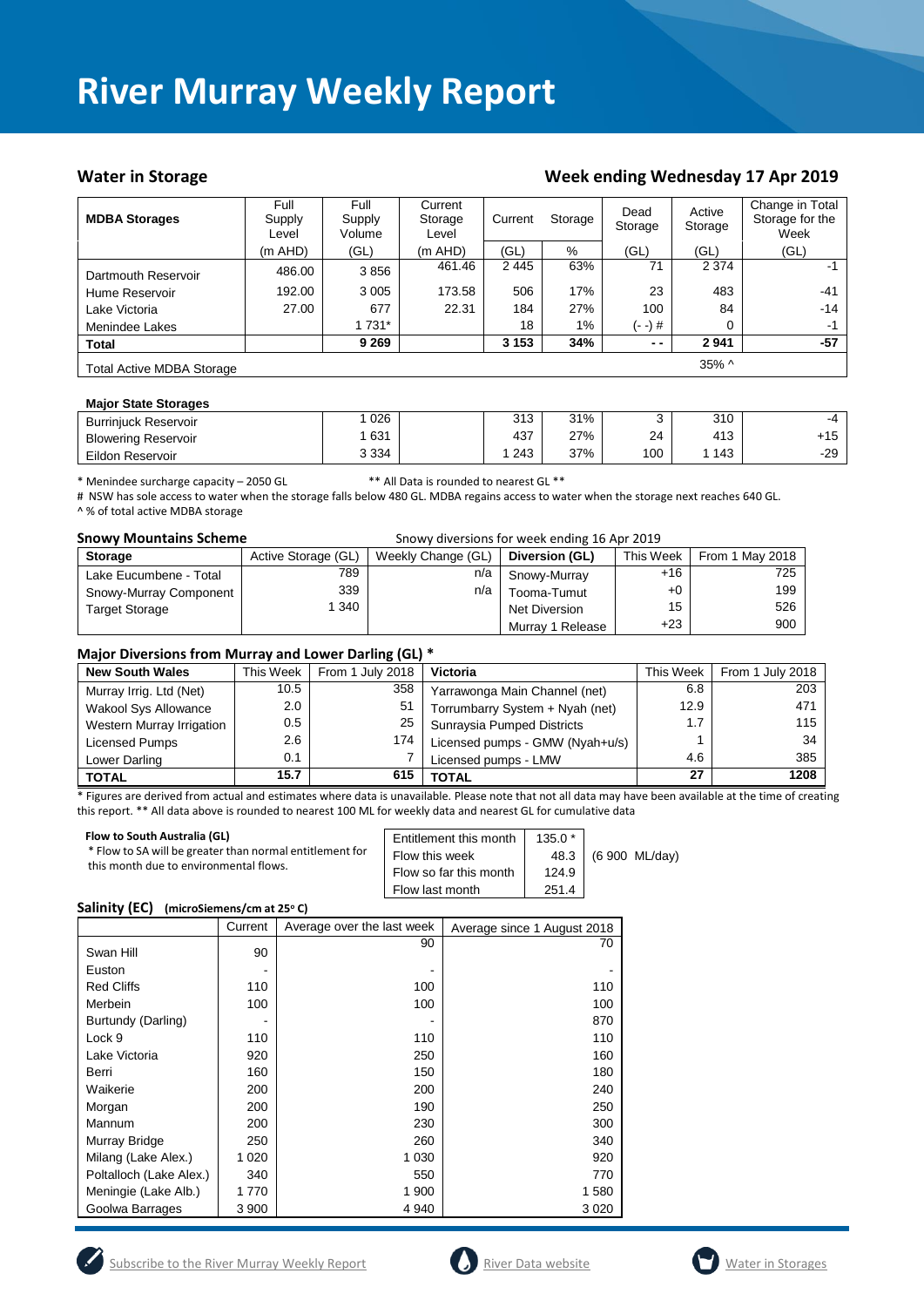

# **MURRAY-<br>DARLING**

#### River Levels and Flows **River Levels and Flows Week ending Wednesday 17 Apr 2019**

|                                | Minor Flood    | Gauge        | Height         | Flow     | Trend        | Average Flow this | Average Flow last |
|--------------------------------|----------------|--------------|----------------|----------|--------------|-------------------|-------------------|
|                                | Stage          | local        |                |          |              | Week              | Week              |
| <b>River Murray</b>            | (m)            | (m)          | (m)<br>AHD)    | (ML/day) |              | (ML/day)          | (ML/day)          |
| Khancoban                      | $\blacksquare$ | $\mathbf{r}$ |                | 490      | F            | 2 7 3 0           | 5 0 4 0           |
| Jingellic                      | 4.0            | 1.13         | 207.65         | 1 160    | F            | 3780              | 4 9 7 0           |
| Tallandoon (Mitta Mitta River) | 4.2            | 1.40         | 218.29         | 500      | F            | 510               | 530               |
| Heywoods                       | 5.5            | 2.91         | 156.54         | 10 030   | S            | 10 410            | 10 100            |
| <b>Doctors Point</b>           | 5.5            | 2.69         | 151.16         | 11 030   | F            | 11 390            | 11 340            |
| Albury                         | 4.3            | 1.69         | 149.13         |          |              |                   |                   |
| Corowa                         | 4.6            | 2.46         | 128.48         | 10 680   | F            | 10 300            | 10 190            |
| Yarrawonga Weir (d/s)          | 6.4            | 1.43         | 116.47         | 8 3 0 0  | R            | 8 0 7 0           | 7 3 9 0           |
| Tocumwal                       | 6.4            | 1.97         | 105.81         | 7880     | R            | 7640              | 7 2 2 0           |
| Torrumbarry Weir (d/s)         | 7.3            | 1.92         | 80.46          | 5 2 5 0  | R            | 4 9 7 0           | 5 5 4 0           |
| Swan Hill                      | 4.5            | 1.04         | 63.96          | 4870     | F            | 5 1 7 0           | 6 1 6 0           |
| <b>Wakool Junction</b>         | 8.8            | 2.61         | 51.73          | 6 1 3 0  | F            | 6420              | 7 140             |
| Euston Weir (d/s)              | 9.1            | 1.18         | 43.02          | 5 6 4 0  | F            | 6 180             | 6650              |
| Mildura Weir (d/s)             |                |              |                | 5 9 0 0  | F            | 6 0 4 0           | 6 180             |
| Wentworth Weir (d/s)           | 7.3            | 2.83         | 27.59          | 5 2 1 0  | $\mathsf{R}$ | 5 4 0 0           | 5 6 1 0           |
| <b>Rufus Junction</b>          | $\overline{a}$ | 3.38         | 20.31          | 5810     | F            | 6730              | 7 3 8 0           |
| Blanchetown (Lock 1 d/s)       | ٠              | 0.52         |                | 5730     | F            | 5 900             | 6020              |
|                                |                |              |                |          |              |                   |                   |
| <b>Tributaries</b>             |                |              |                |          |              |                   |                   |
| Kiewa at Bandiana              | 2.8            | 0.79         | 154.02         | 240      | F            | 270               | 600               |
| Ovens at Wangaratta            | 11.9           | 7.79         | 145.47         | 240      | R            | 240               | 310               |
| Goulburn at McCoys Bridge      | 9.0            | 1.53         | 92.95          | 1 0 3 0  | F            | 1 3 2 0           | 1 640             |
| Edward at Stevens Weir (d/s)   | 5.5            | 1.32         | 81.09          | 1 0 6 0  | F            | 1 1 7 0           | 1 150             |
| <b>Edward at Liewah</b>        | $\blacksquare$ | 1.90         | 57.28          | 1 1 9 0  | F            | 1 2 1 0           | 1 1 8 0           |
| Wakool at Stoney Crossing      |                | 1.37         | 54.86          | 370      | R            | 360               | 390               |
| Murrumbidgee at Balranald      | 5.0            | 0.44         | 56.40          | 190      | F            | 200               | 440               |
| Barwon at Mungindi             | 6.1            | 3.15         |                | 30       | F            | 30                | 30                |
| Darling at Bourke              | 9.0            | 2.09         | $\blacksquare$ | 0        | F            | 0                 | $\mathbf 0$       |
| Darling at Burtundy Rocks      | ÷              | 0.49         | ä,             | $\Omega$ | F            | 0                 | 0                 |
|                                |                |              |                |          |              |                   |                   |

Natural Inflow to Hume 1730

(i.e. Pre Dartmouth & Snowy Mountains scheme)

**Weirs and Locks** Pool levels above or below Full Supply Level (FSL)

| <b>Murrav</b>      | FSL (m AHD) | u/s     | d/s     |                       | . (m AHD)<br>FSL | u/s     | d/s     |
|--------------------|-------------|---------|---------|-----------------------|------------------|---------|---------|
| Yarrawonga         | 124.90      | $-0.12$ |         | No. 7 Rufus River     | 22.10            | $-0.86$ | $+1.07$ |
| No. 26 Torrumbarry | 86.05       | $+0.00$ |         | No. 6 Murtho          | 19.25            | $+0.00$ | $+0.10$ |
| No. 15 Euston      | 47.60       | $-0.02$ |         | No. 5 Renmark         | 16.30            | $+0.04$ | $+0.19$ |
| No. 11 Mildura     | 34.40       | $+0.01$ | $+0.16$ | No. 4 Bookpurnong     | 13.20            | $+0.04$ | $+0.70$ |
| No. 10 Wentworth   | 30.80       | $+0.10$ | $+0.19$ | No. 3 Overland Corner | 9.80             | $+0.02$ | $+0.23$ |
| No. 9 Kulnine      | 27.40       | $+0.01$ | $-0.91$ | No. 2 Waikerie        | 6.10             | $+0.03$ | $+0.20$ |
| No. 8 Wangumma     | 24.60       | $-0.98$ | $-0.62$ | No. 1 Blanchetown     | 3.20             | $+0.04$ | $-0.23$ |

#### **Lower Lakes FSL = 0.75 m AHD**

Lake Alexandrina average level for the past 5 days (m AHD)  $\Big| 0.54 \Big|$ 

| <b>Barrages</b>                                                                |              |               |            | <b>Fishways at Barrages</b> |                        |                 |                            |
|--------------------------------------------------------------------------------|--------------|---------------|------------|-----------------------------|------------------------|-----------------|----------------------------|
|                                                                                | Openings     | Level (m AHD) | No. Open   | Rock Ramp                   | <b>Vertical Slot 1</b> | Vertical Slot 2 | <b>Dual Vertical Slots</b> |
| Goolwa                                                                         | 128 openings | 0.49          |            | ۰.                          | Open                   | Open            |                            |
| Mundoo                                                                         | 26 openings  | 0.53          | All closed | -                           |                        |                 | Oper                       |
| <b>Hunters Creek</b>                                                           |              |               | -          | $\blacksquare$              | Open                   |                 |                            |
| <b>Boundary Creek</b>                                                          | 6 openings   |               |            | $\blacksquare$              | Open                   |                 |                            |
| Ewe Island                                                                     | 111 gates    |               | All closed | -                           |                        |                 | Oper                       |
| Tauwitchere                                                                    | 322 gates    | 0.47          | 19         | Open                        | Open                   | Open            |                            |
| AllB - Local solothic to Acctualize Hotelst Botcom it a last classic and Local |              |               |            |                             |                        |                 |                            |

AHD = Level relative to Australian Height Datum, i.e. height above sea level